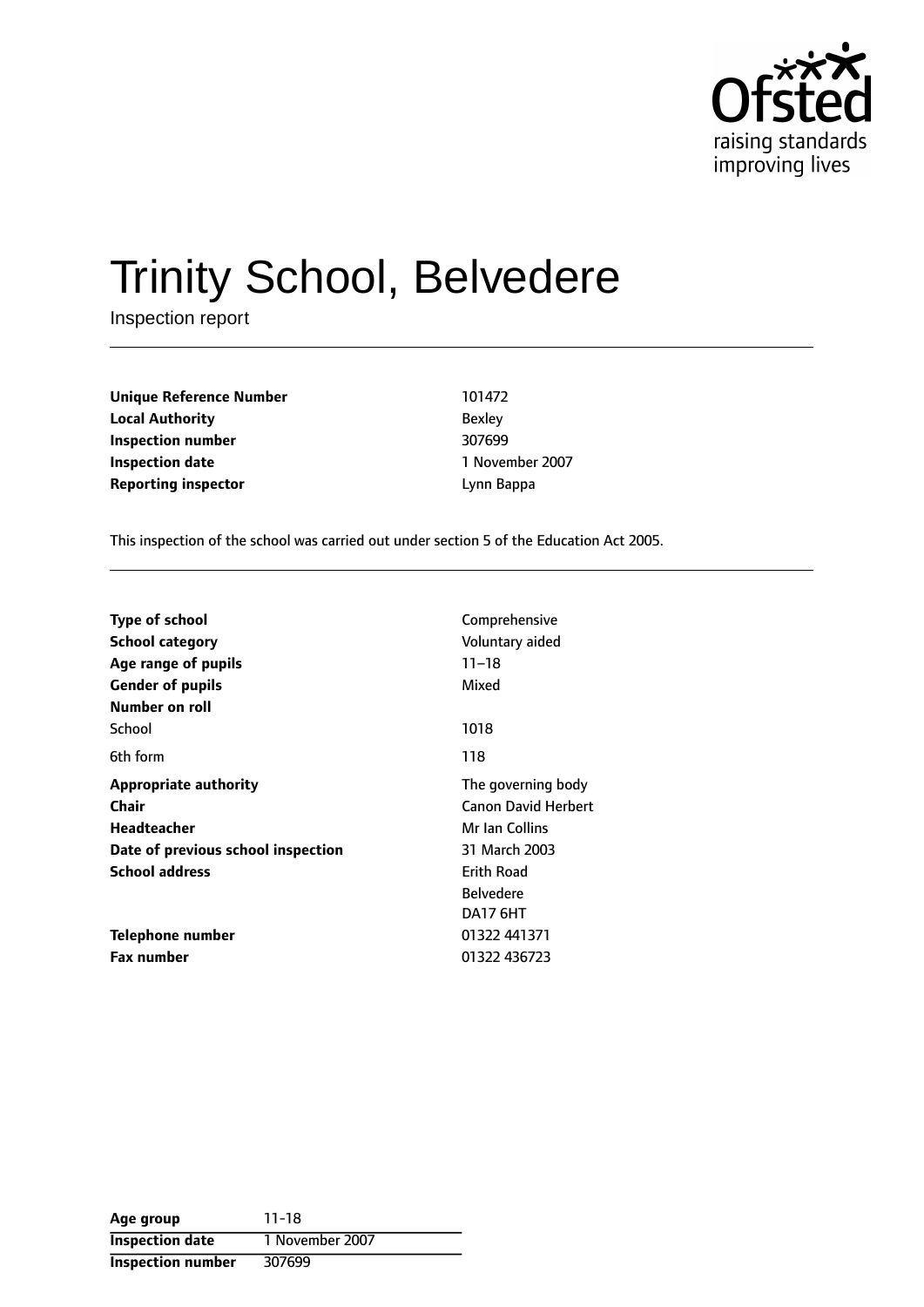.

© Crown copyright 2007

#### Website: www.ofsted.gov.uk

This document may be reproduced in whole or in part for non-commercial educational purposes, provided that the information quoted is reproduced without adaptation and the source and date of publication are stated.

Further copies of this report are obtainable from the school. Under the Education Act 2005, the school must provide a copy of this report free of charge to certain categories of people. A charge not exceeding the full cost of reproduction may be made for any other copies supplied.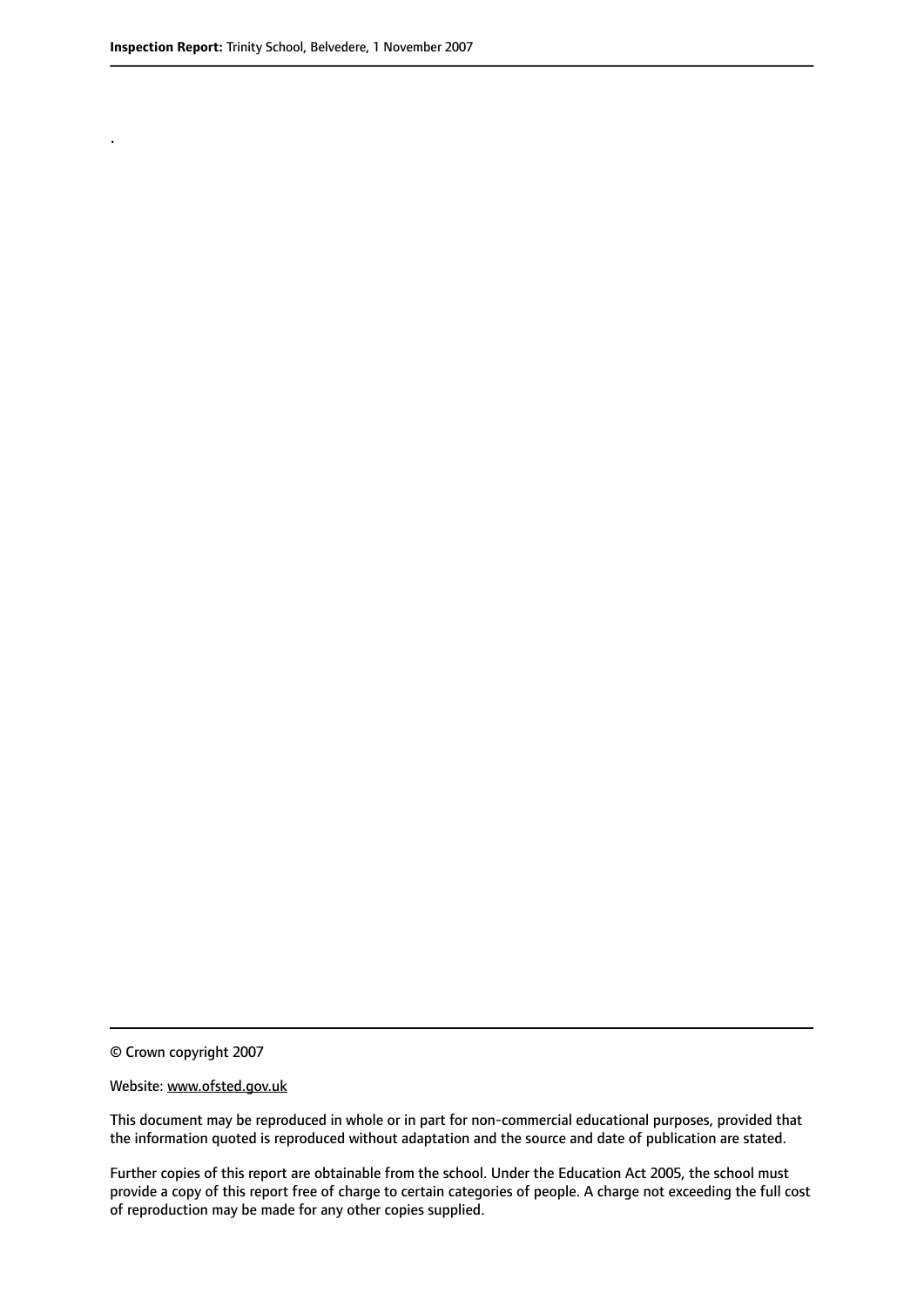# **Introduction**

This inspection was carried out by two Additional Inspectors. They evaluated the overall effectiveness of the school and investigated the following issues: achievement and standards; teaching and learning in Years 7 to 11; curriculum in the sixth form; personal development and well-being; leadership and management. Evidence was gained from lesson observations, from discussions with leaders and students and from evaluation of a range of documentation. Other aspects of the school's work were not investigated in detail, but the inspectors found no evidence to suggest that the school's own assessments, as given in its self-evaluation were not justified. These have been included where appropriate in this report.

## **Description of the school**

Trinity School is a voluntary-aided Church of England secondary school serving an area of considerable social and economic disadvantage and operating within a selective system where a quarter of the students attend selective grammar schools. The proportion of students from minority ethnic groups is above average. The largest ethnic group, apart from White British, is Black/Black African. The percentage of students with learning difficulties and disabilities is above average (about one quarter). The school has recently gained specialist college status in humanities and visual arts. It has several national awards, including Sports Mark, Arts Mark Gold and the International Schools award. The school is over-subscribed.

### **Key for inspection grades**

| Grade 1 | Outstanding  |
|---------|--------------|
| Grade 2 | Good         |
| Grade 3 | Satisfactory |
| Grade 4 | Inadequate   |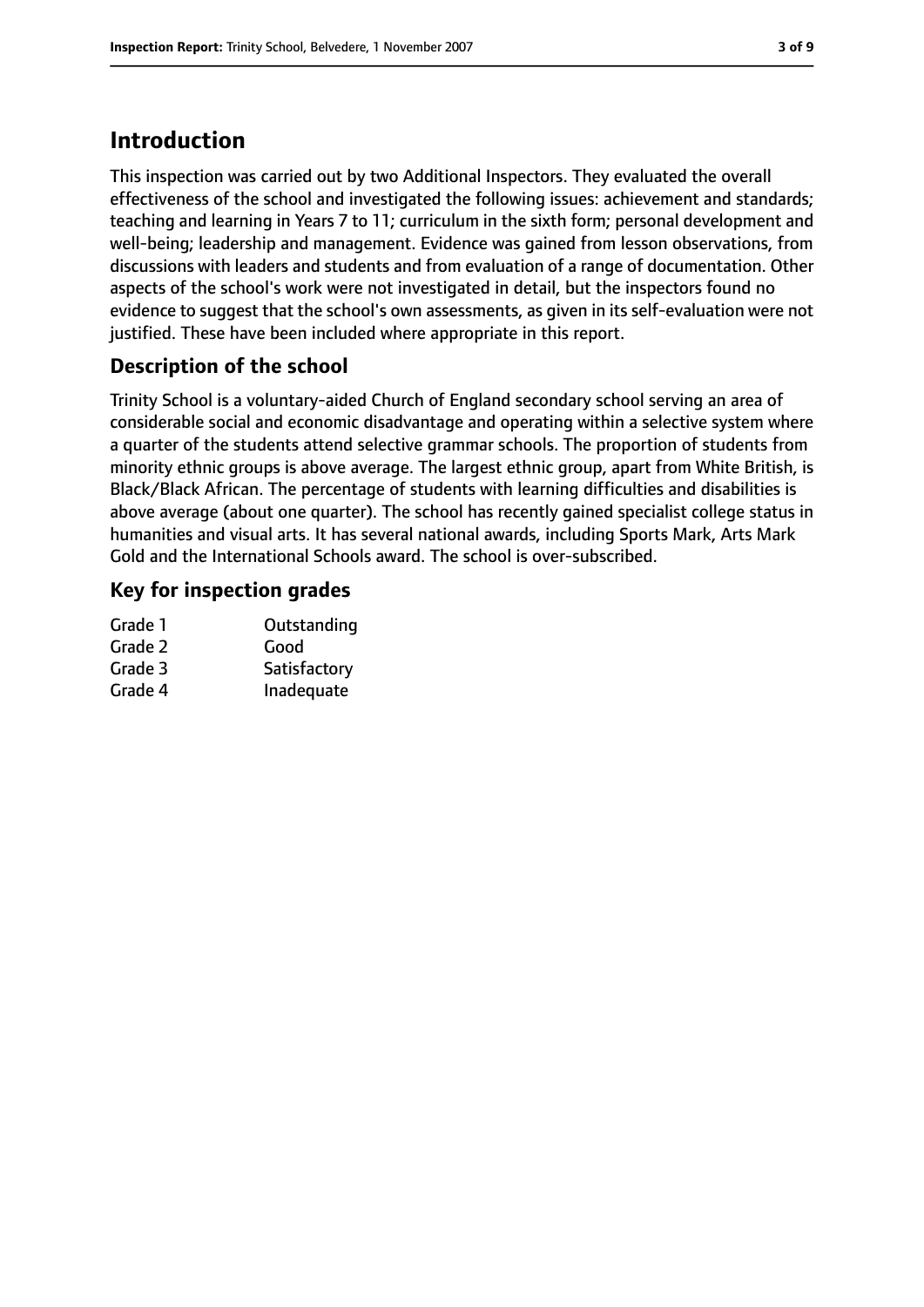### **Overall effectiveness of the school**

#### **Grade: 2**

Thisis a good and improving school with some outstanding features. In the words of one parent, the school has created an 'excellent nurturing environment leading to a sense of community'. Another commented that 'my son's learning and confidence has gone from strength to strength'. Students are lively, inquisitive and courteous, as reflected in their excellent spiritual, moral, social and cultural development. Inspectors saw evidence for this in the requests for prayers for loved ones left by students in the chapel and in the impressive artwork displayed around the school. They behave well, attend regularly and show respect for their teachers and for each other. They have a good understanding of right and wrong and clearly benefit from discussing a wide variety of issues in their citizenship lessons. As one member of staff said, 'students don't just attend this school, they belong to it'. Students feel safe and well cared for because of the highly regarded pastoral care and support provided for them. They are confident that teachers and other staff will help them to sort out their problems quickly and effectively. They show a good understanding of how to stay healthy and are particularly proud of the school's very good sporting facilities. They are well prepared for life outside school.

Students achieve well overall. The school has implemented an effective range of strategies to improve learning and, as a result, standards have risen significantly in recent years. Students start school in Year 7 with standards that are much lower than the national average. Many arrive with particularly weak writing skills. By the end of Year 9, standards in national tests remain below average but show a steadily improving trend. The school's GCSE results have improved significantly over the past five years and are now broadly in line with national figures for 5 or more A\*-C passes. Results in the arts subjects are particularly good. The proportion of students gaining at least 5 A\*-G grades is above the national average and no student leaves the school without at least one qualification. Teachers provide good support for students with learning difficulties and disabilities and they achieve well. Students with English as an additional language, as well as those who are vulnerable, make good progress with their learning. Senior leaders have rightly identified that the provision for higher attaining students is less consistent. The school has begun to take effective action to tackle this but those leading the process recognise that their actions have not yet borne sufficient fruit in all areas of the curriculum. However, those students identified as gifted and talented clearly enjoy the challenge of good extra-curricular enrichment programmes. The school is on track to meet this year's challenging targets for Year 9 students in the national tests and for Year 11 in the GCSE examinations.

Teaching and learning are at the heart of the school. Consistently good teaching enables students to achieve well during their time in the school. Typically, teachers ask challenging questions, students are keen to learn, and relationships in classrooms are good. Students appreciate teachers' enthusiasm for their subjects and their willingness to provide extra support outside lessons. The school makes good use of support teachers, teaching assistants and learning mentors to ensure that the most vulnerable students are supported well. There is some variability in the quality of teachers' marking. The best comments show students what they have done well and what they need to do to improve their work. This does not yet happen consistently throughout the school, however.

The school is welcoming, orderly and calm. Classrooms are bright and attractive and the learning accommodation and social areas provide students with excellent facilities, including a sports hall and a 'mini dome'. They are proud of their school's specialist status and were keen to talk about the recent launch day. This is beginning to have a positive impact on their personal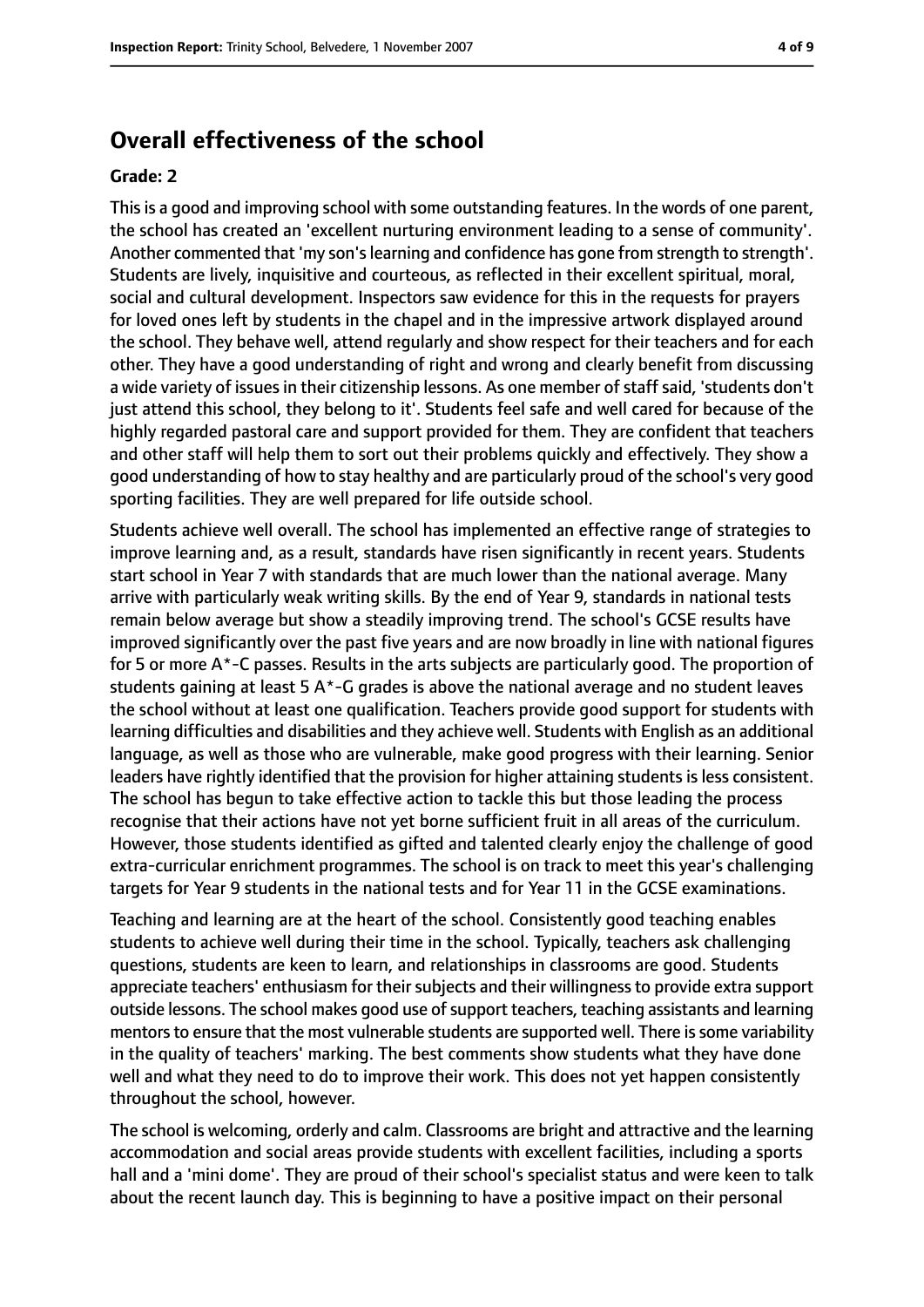development as well as on curriculum enrichment and community provision. Impressive cross-curricular projects, such as 'Mask of Me', for example, involved all Year 7 students working together on a joint project in art, citizenship and English. There are excellent links with schools in several countries, including France, Italy, Germany and Finland. All students study at least one modern foreign language and Spanish has just been introduced into Years 8 and 9 and as an option in Key Stage 4. Links with local primary schools are very good and are developing even further because of the school's specialist status. During the inspection, for example, a group of South African musicians worked with students from Trinity as well as younger pupils from neighbouring schools as part of an on-going project with the school's Excellence Cluster partners.

The school's inclusive ethos, the opportunities and achievements enjoyed by its students and its energetic 'can do' atmosphere are in large measure due to the dynamic and persuasive leadership of the headteacher and his senior team. Between them, they have generated a momentum for continuous improvement, although there has not yet been time to see the full impact of all the recent initiatives. The drive for improvement is supported by all middle managers but they currently do not all play a sufficiently rigorous part in monitoring and evaluating work in their areas of responsibility. Governors know the school well and provide an effective balance ofsupport and challenge to the headteacher and senior managers. Management of the school's work as a specialist college is of high quality and fosters the school's vision of 'achievement through expression' very effectively. The school works extremely well with a wide range of partners, including local businesses and the public library. Relationships with parents are very positive and good account is taken of their views. Issues relating to the last inspection have been tackled very successfully. The school is in a very good position to continue to improve.

### **Effectiveness of the sixth form**

### **Grade: 2**

Provision in the sixth form is good. Numbers have increased significantly since the last inspection and recruitment is good, including a growing proportion of higher achievers. For example, the school is beginning to recruit students from other schools as well as increasing the retention rates from its own Year 11. Levels of attainment are rising; standards are broadly average and progress is good. Sixth form students of all abilities achieve well in relation to what is expected of them, based on their GCSE performance. The increasingly wide variety of courses on offer, both academic and vocational, cater successfully for all abilities and aspirations. Students have very good support and guidance for the transition from Year 11 to 12. They play an active part in the life of the school and the local community. They feel valued and know that their opinions are taken seriously. Leadership and management of the sixth form are good, ensuring that resources are used very well to meet learners' needs.

### **What the school should do to improve further**

- Build on current strategies to help higher attaining students achieve the highest grades in tests and examinations.
- Embed monitoring and evaluation procedures more consistently across middle management in order to bring all middle managers to the level of the best leaders.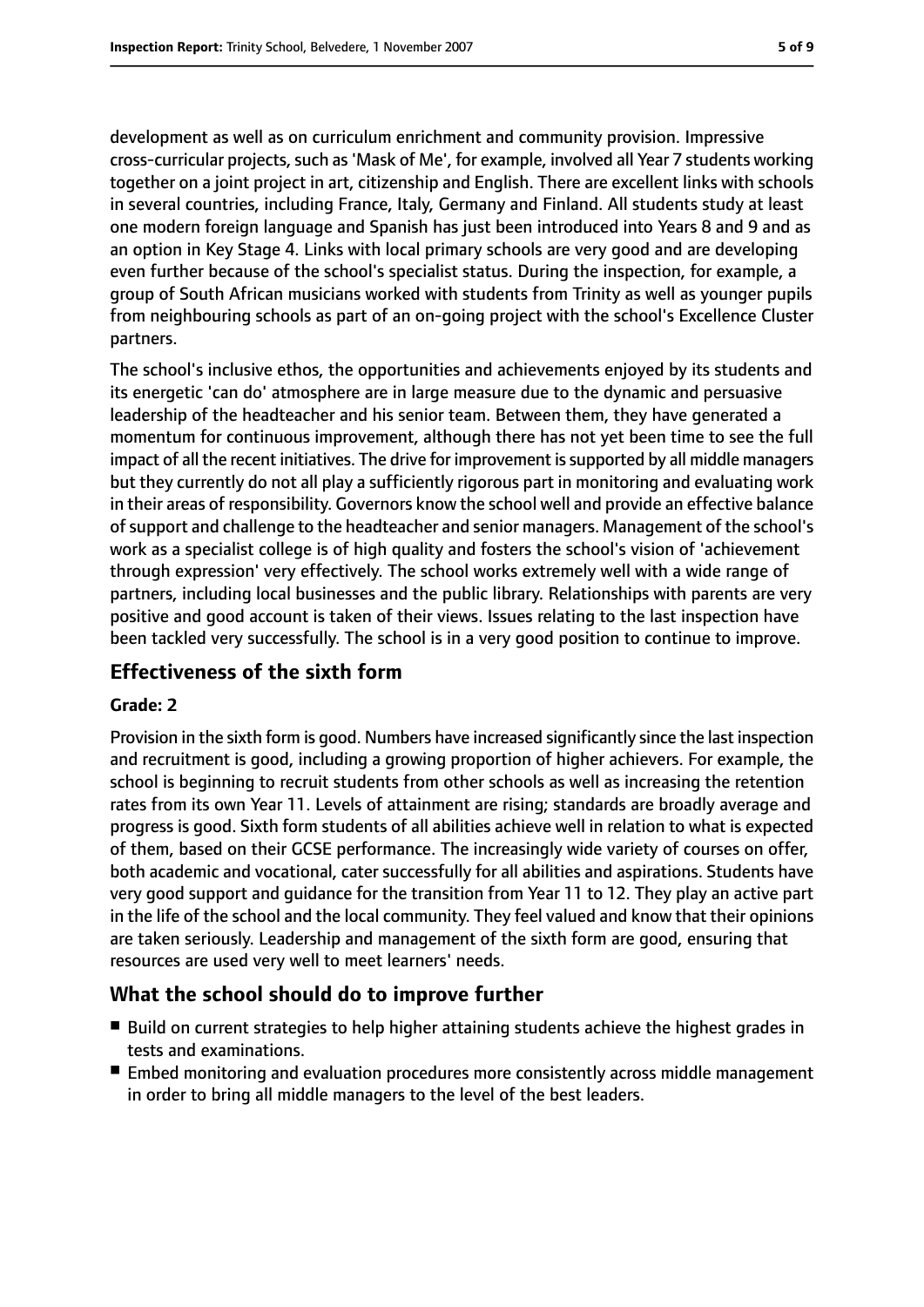**Any complaints about the inspection or the report should be made following the procedures set out in the guidance 'Complaints about school inspection', which is available from Ofsted's website: www.ofsted.gov.uk.**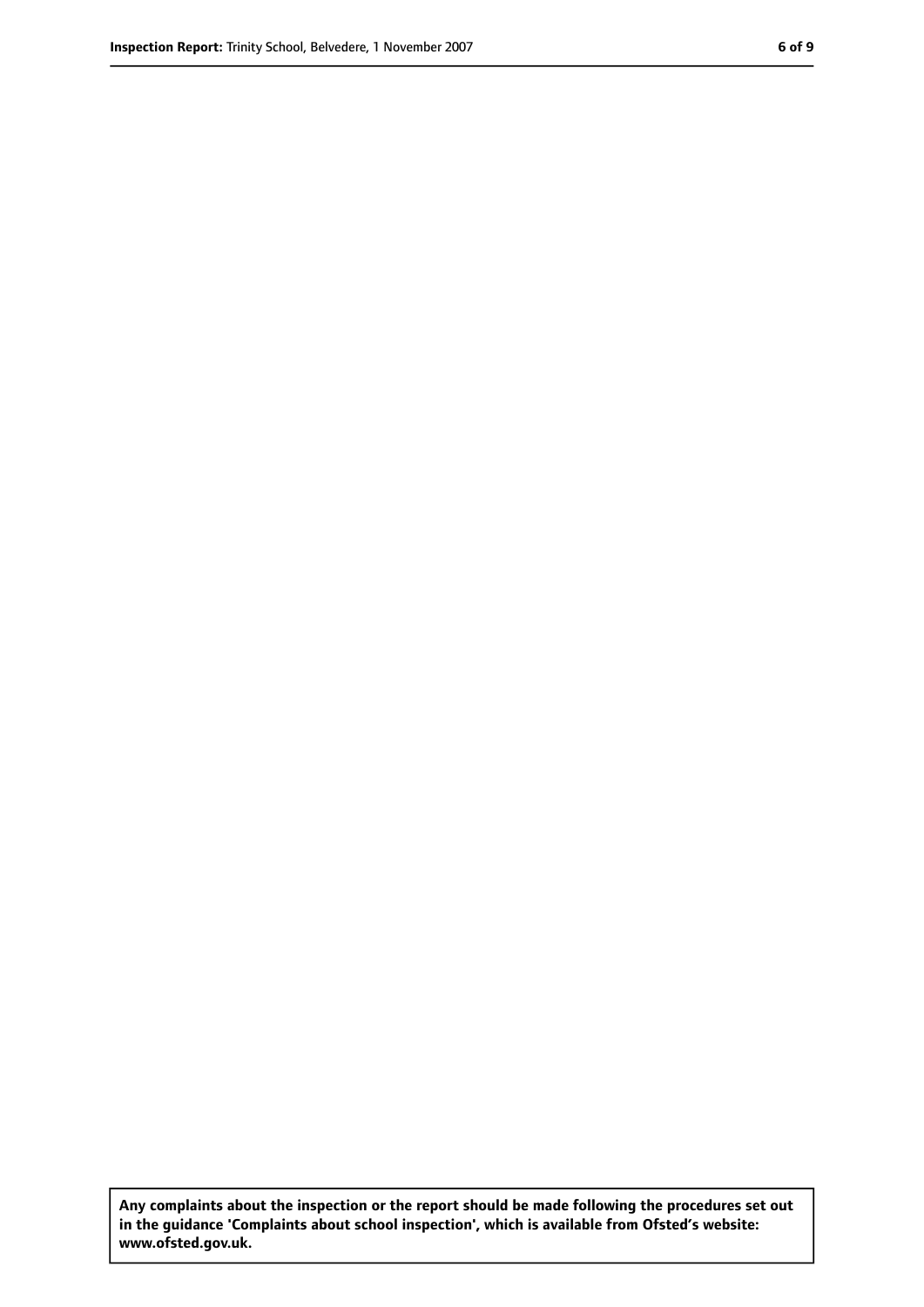### **Annex A**

# **Inspection judgements**

| Key to judgements: grade 1 is outstanding, grade 2 good, grade 3 | <b>School</b><br><b>Overall</b> | $16-19$ |
|------------------------------------------------------------------|---------------------------------|---------|
| satisfactory, and grade 4 inadequate                             |                                 |         |

### **Overall effectiveness**

| How effective, efficient and inclusive is the provision of<br>education, integrated care and any extended services in meeting<br>the needs of learners? |     |     |
|---------------------------------------------------------------------------------------------------------------------------------------------------------|-----|-----|
| Effective steps have been taken to promote improvement since<br>the last inspection                                                                     | Yes | Yes |
| How well does the school work in partnership with others to<br>promote learners' well-being?                                                            |     |     |
| The capacity to make any necessary improvements                                                                                                         |     |     |

### **Achievement and standards**

| How well do learners achieve?                                                                               |  |
|-------------------------------------------------------------------------------------------------------------|--|
| The standards <sup>1</sup> reached by learners                                                              |  |
| How well learners make progress, taking account of any significant<br>variations between groups of learners |  |
| How well learners with learning difficulties and disabilities make<br>progress                              |  |

### **Personal development and well-being**

| How good is the overall personal development and<br>well-being of the learners?                                  |  |
|------------------------------------------------------------------------------------------------------------------|--|
| The extent of learners' spiritual, moral, social and cultural<br>development                                     |  |
| The extent to which learners adopt healthy lifestyles                                                            |  |
| The extent to which learners adopt safe practices                                                                |  |
| How well learners enjoy their education                                                                          |  |
| The attendance of learners                                                                                       |  |
| The behaviour of learners                                                                                        |  |
| The extent to which learners make a positive contribution to<br>the community                                    |  |
| How well learners develop workplace and other skills that will<br>contribute to their future economic well-being |  |

# **The quality of provision**

| How effective are teaching and learning in meeting the<br>full range of the learners' needs?          |  |
|-------------------------------------------------------------------------------------------------------|--|
| How well do the curriculum and other activities meet the<br>range of needs and interests of learners? |  |
| How well are learners cared for, guided and supported?                                                |  |

 $^1$  Grade 1 - Exceptionally and consistently high; Grade 2 - Generally above average with none significantly below average; Grade 3 - Broadly average to below average; Grade 4 - Exceptionally low.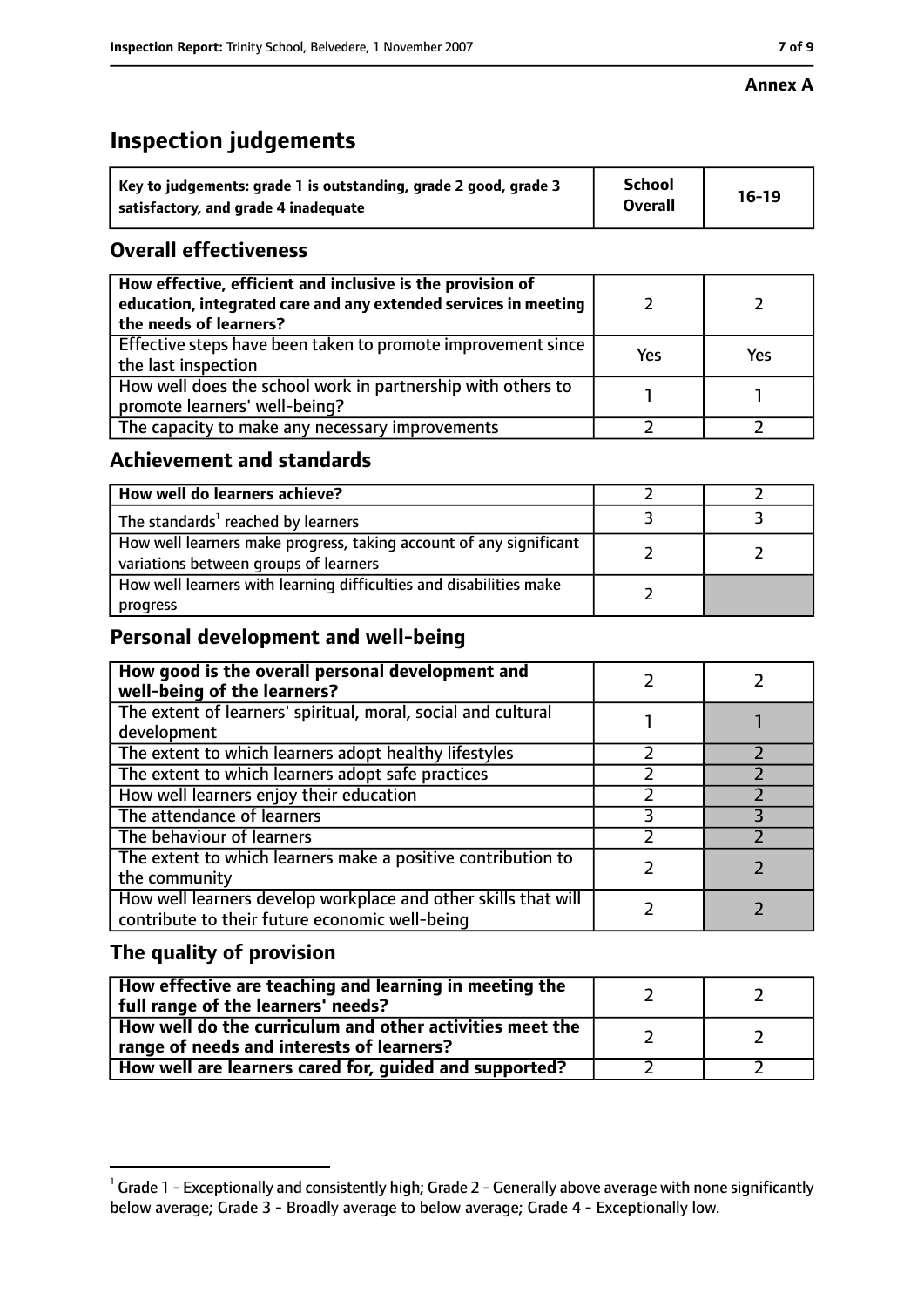### **Annex A**

# **Leadership and management**

| How effective are leadership and management in raising<br>achievement and supporting all learners?                                                 | 7             |                          |
|----------------------------------------------------------------------------------------------------------------------------------------------------|---------------|--------------------------|
| How effectively leaders and managers at all levels set clear<br>direction leading to improvement and promote high quality of<br>care and education | $\mathcal{P}$ |                          |
| How effectively leaders and managers use challenging targets<br>to raise standards                                                                 | $\mathcal{P}$ | $\overline{\phantom{a}}$ |
| The effectiveness of the school's self-evaluation                                                                                                  | $\mathcal{P}$ | $\mathcal{P}$            |
| How well equality of opportunity is promoted and discrimination<br>tackled so that all learners achieve as well as they can                        |               |                          |
| How effectively and efficiently resources, including staff, are<br>deployed to achieve value for money                                             | 7             |                          |
| The extent to which governors and other supervisory boards<br>discharge their responsibilities                                                     | 7             | $\mathcal{P}$            |
| Do procedures for safeguarding learners meet current<br>qovernment requirements?                                                                   | Yes           | <b>Yes</b>               |
| Does this school require special measures?                                                                                                         | No            |                          |
| Does this school require a notice to improve?                                                                                                      | <b>No</b>     |                          |